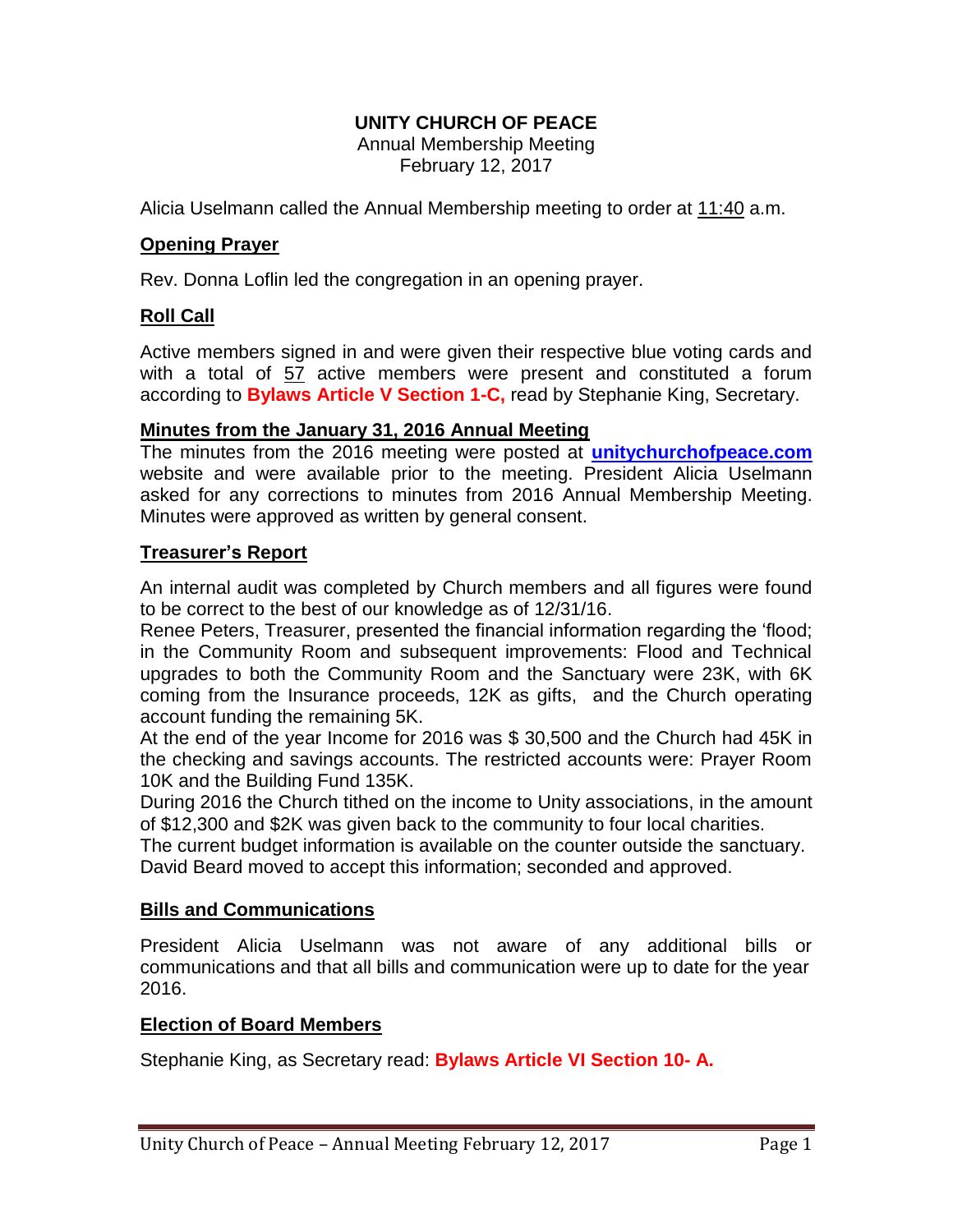Alicia Uselmann noted that the Nominating Committee included: Rev. Donna Loflin, Nancy Bauer, Renee Peters and Phyllis Stanzioni, as alternate. Renee Peters presented the slate of candidates: Frank Colonna, Mary Curtis, and Alicia Uselmann.

President Alicia Uselmann asked if they were any nominations from the floor. Nominees must have previously consented to be nominated and here were no nominations from the floor. The nominations were closed.

Stephanie King, as Secretary read: **Bylaws Article VI Section 10- D.**

The tellers are: Dick Parnell, Lynn Ann Mullins, and Karol Self. Alicia warned that to have a counted vote you must vote for two people only, as a ballot with three votes will be voided.

The tellers collected the ballots and went into the office to count them.

### **Nomination Committee - election**

Bob Zobel and Kim Wilcox volunteered to be on the 2017 Nominating Committee. This slate of candidates was voted on and approved.

Bob Zobel will be the regular member with Kim Wilcox being the alternate member on the Nominating Committee.

## **Minister's Report and Ministry Teams**

- Minister's Report Rev. Donna Loflin
	- 10% tithe sent to Worldwide Ministries and related units
	- By May of 2016 the sermons were on the website
	- Website is growing and now sends out 185 emails weekly
	- By Nov of 2016 the renovations for the Community Room and Sanctuary were completed, in large part due to Rima Riggs and her leadership in the renovations.
	- Class attendance and number of classes offered are growing
	- 23 new members and 4 reinstated members
	- Bunny is now part of the office team as a paid assistant
	- Weekly bulletins will be discontinued and there will be a monthly calendar/handout to replace it
	- Goals:
		- Revisit Mission Statement & Vision Statement with the addition of Core Values
		- Portable building for classrooms and growth for a Children's Church
- Prayer Chaplain's Miriam McCarron
	- o Miriam presented on how the program works and its needed growth as the Church grows.
- Building and Grounds John Lenigan
	- o LED lighting for the Community Room
	- o Expansion of the Mediation Garden and natural (hedge) barrier
	- o Gazebo renovations and renewal